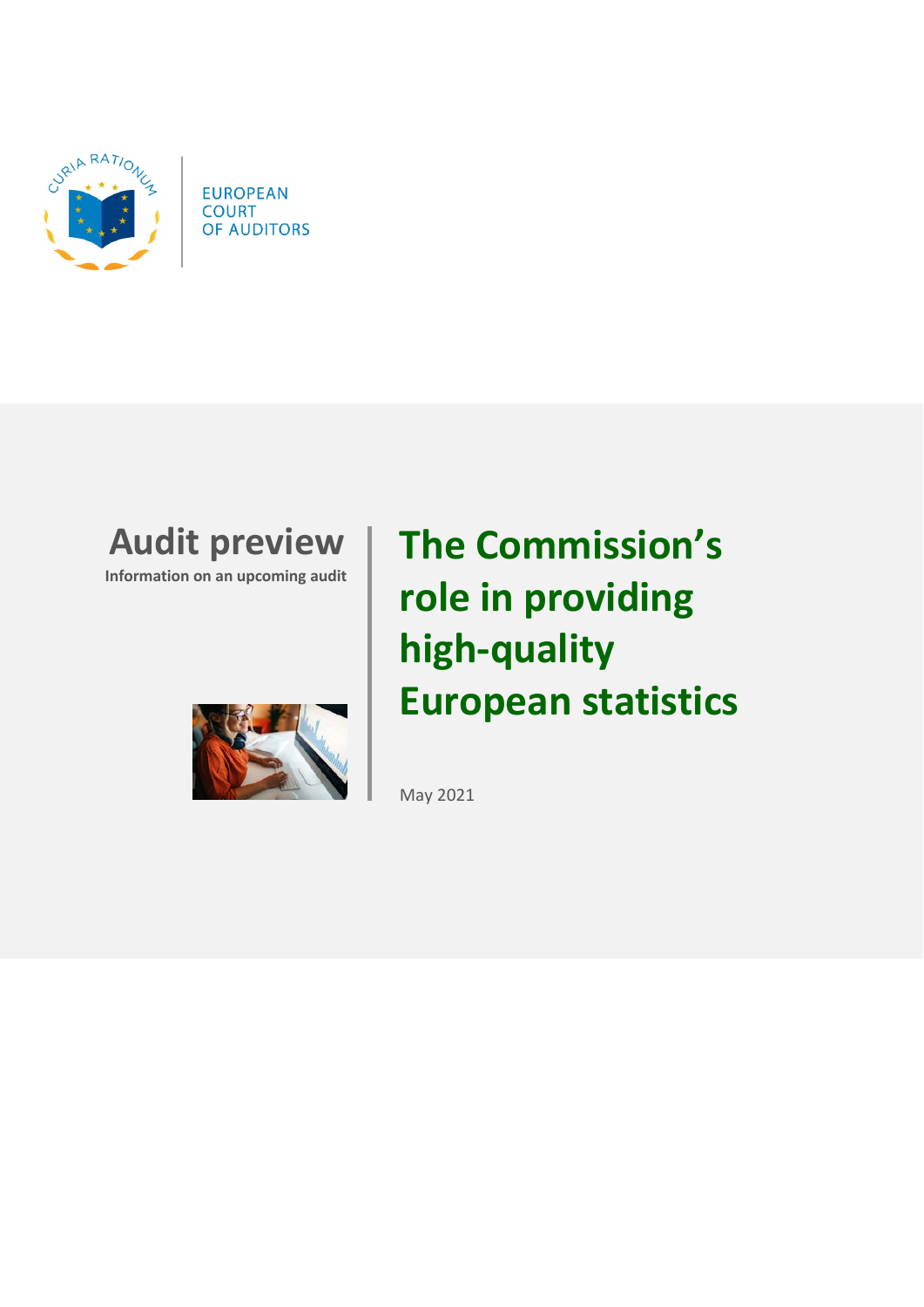Official statistics are published by dedicated national authorities and international organisations, providing policy-makers with reliable, up-to-date information to monitor economic, social and environmental policies.

Reliable statistics are also essential for businesses and researchers. They are therefore relevant to all of us.

The European Statistical System comprises Eurostat (a directorate-general of the European Commission) working in cooperation with statistical bodies in the Member States.

We are carrying out an audit to examine the Commission's role in providing statistics for the EU and its Member States. Our audit will look at its strategy for producing high-quality statistics, the cooperation with the national statistical institutes, and its role in applying the quality framework for European statistics.

If you wish to contact the audit team, you may do so at the following email address:

**[ECA-European\\_Statistics\\_audit@eca.europa.eu](mailto:ECA-European_Statistics_audit@eca.europa.eu)**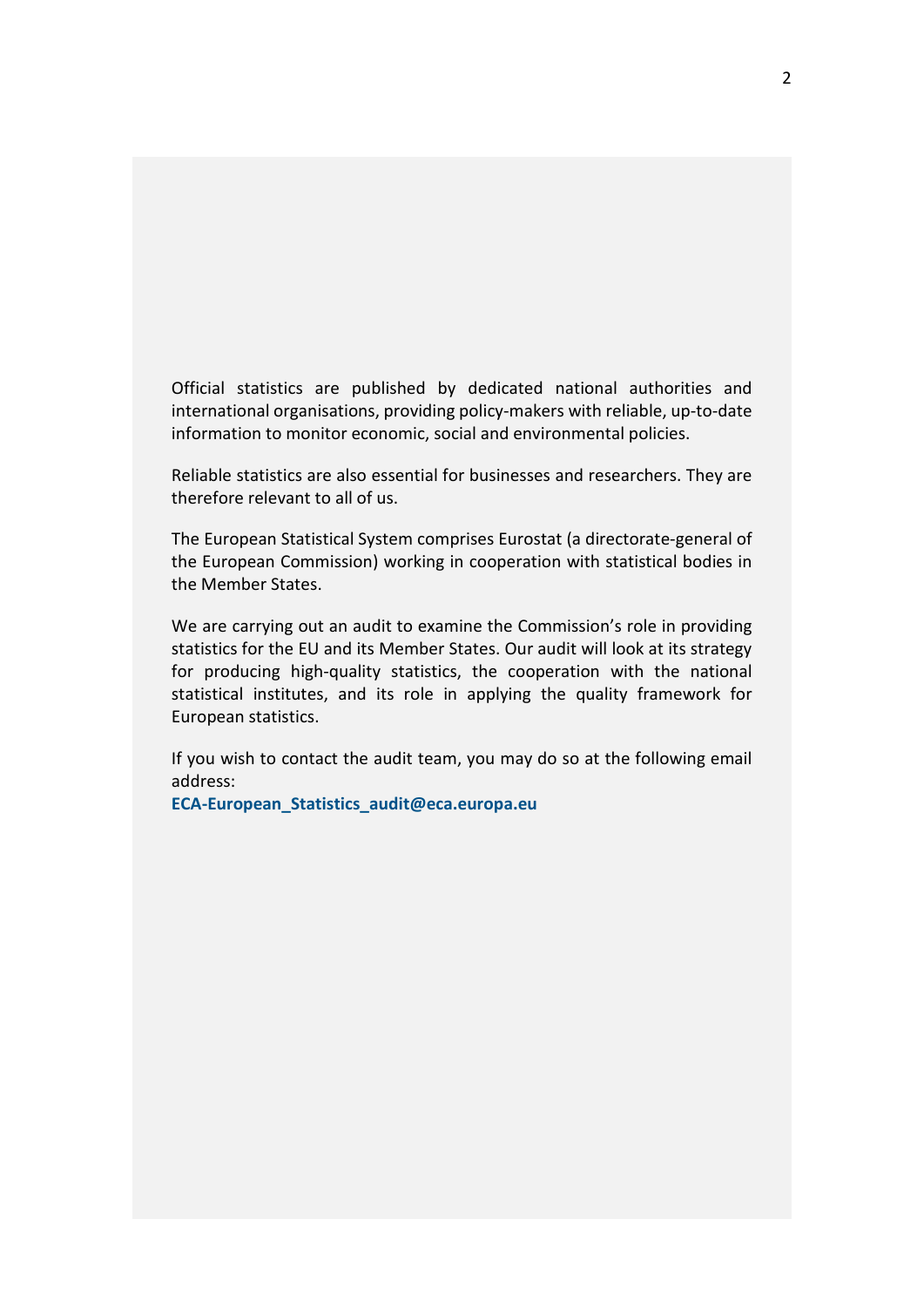## **Contents**

| <b>The European Statistical System</b>                 | 4 |
|--------------------------------------------------------|---|
| <b>Roles and responsibilities</b>                      | 6 |
| The European statistical programme                     | 6 |
| <b>Legal framework</b>                                 | 7 |
| <b>Producing statistics in the context of COVID-19</b> | 8 |
| <b>Focus of the audit</b>                              | 8 |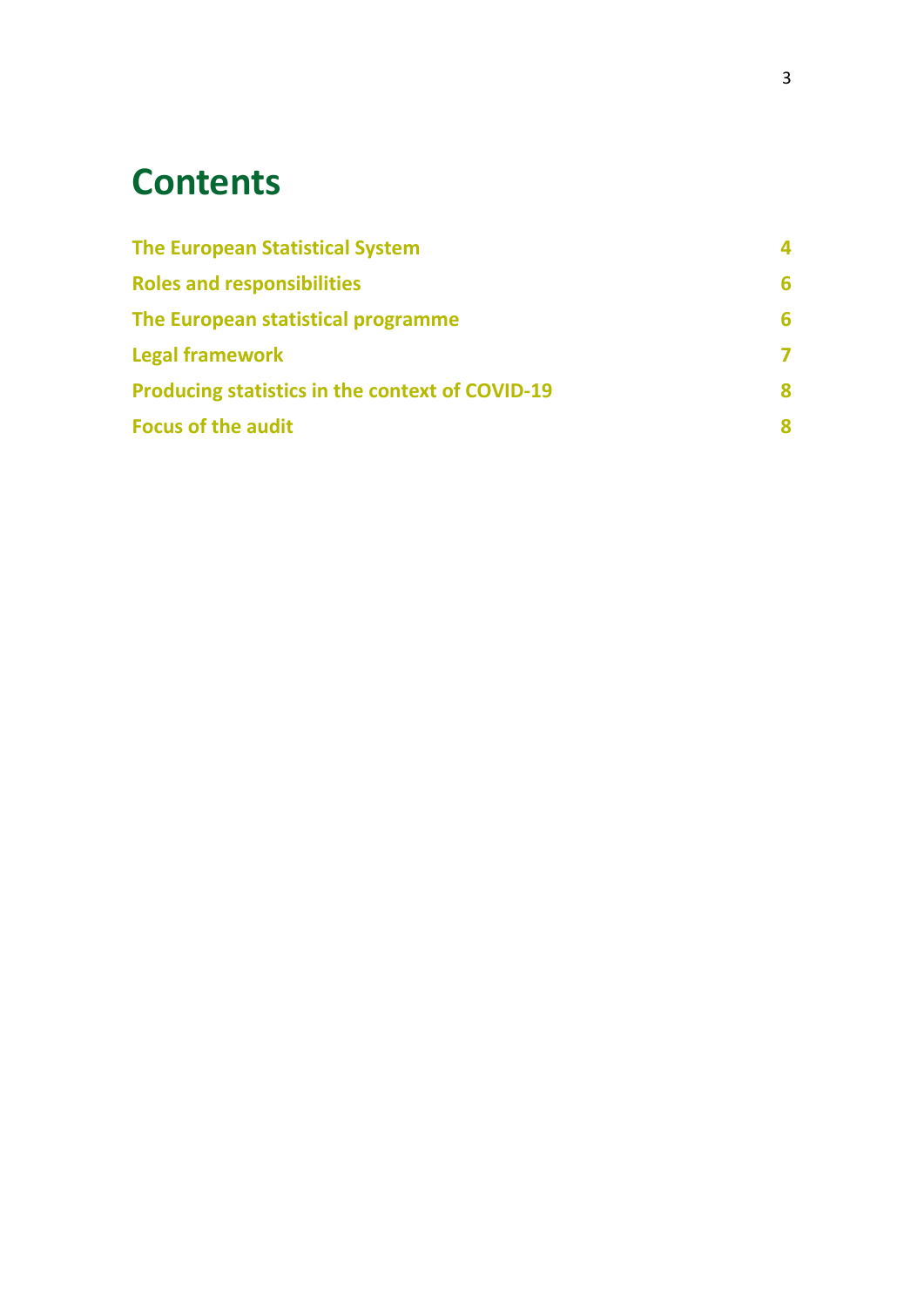#### <span id="page-3-0"></span>**The European Statistical System**

Official statistics are published by dedicated national authorities and international organisations, providing information on economic and social development. They provide policy-makers with reliable, up-to-date information that they can use when designing, implementing, monitoring and evaluating policies. Reliable statistics are also essential for businesses and researchers. The COVID-19 pandemic highlighted once again the need for timely, comparable and reliable European statistics. They are therefore relevant to all of us.

The European Statistical System (ESS) is the partnership between the Commission (Eurostat, a directorate-general of the European Commission), and the national authorities in each Member State responsible for developing, producing and disseminating European statistics. Over the years, the European Statistical System has expanded to cover nearly all statistical fields.

The ESS's work is also coordinated with EU candidate countries and with other Commission directorates-general and agencies, the European Central Bank (ECB) and international organisations such as United Nations, Organisation for Economic Cooperation and Development, the International Monetary Fund, the World Health Organization, and the International Labour Organization. *Figure 1* provides an overview of the ESS's governance.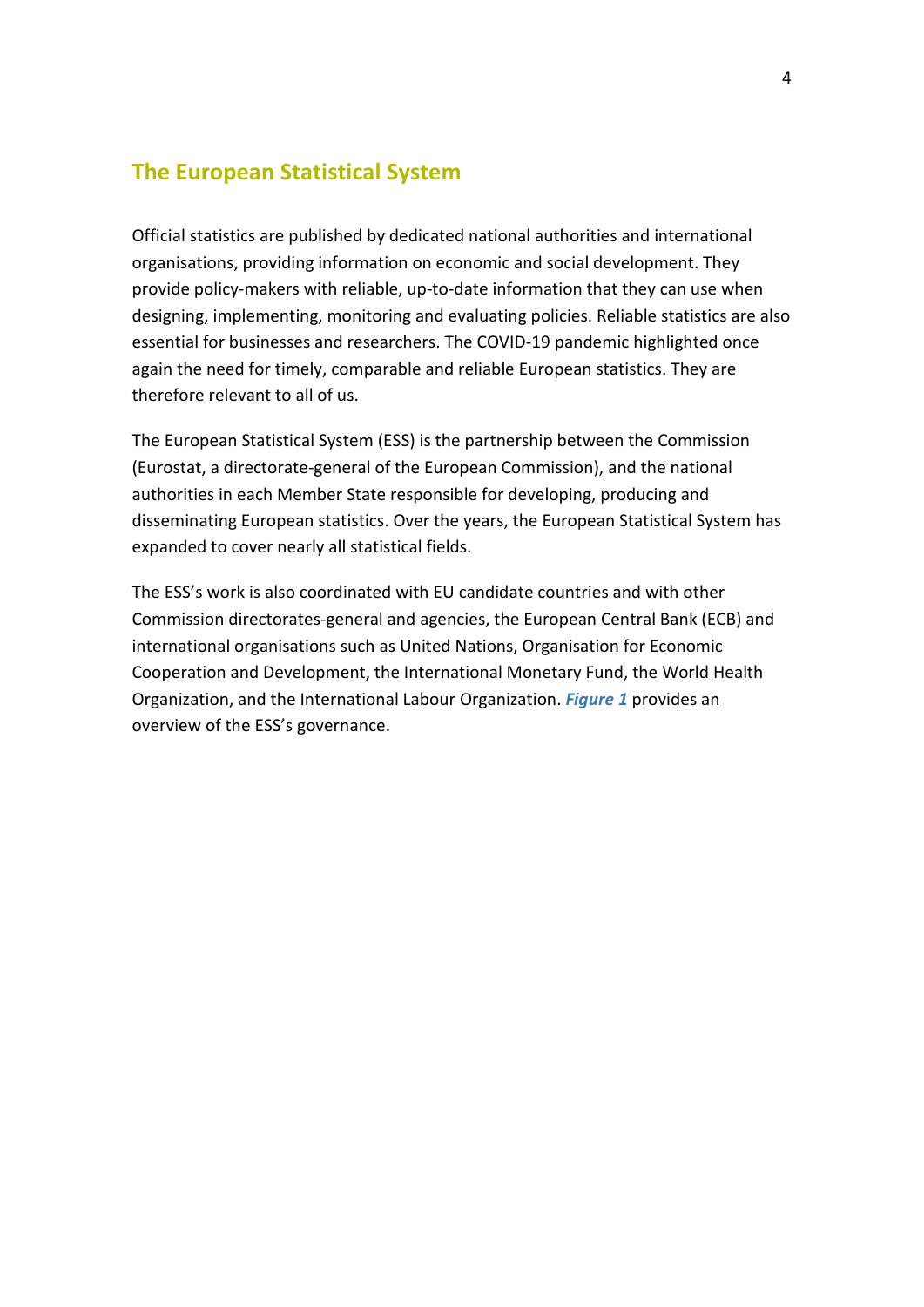#### **Figure 1 – European Statistical System: its governance bodies**



#### **European Statistical System (ESS)**

#### National statistical authorities -

**National Statistical Institutes** (NSIs) and Other National Authorities (ONAs) collect and compile the national data

#### $\rightarrow$  Eurostat

Processes received data and disseminates European official statistics



*Source*: ECA, based on Eurostat.

The ESS is governed by the European Statistical System Committee, which is chaired by Eurostat and made up of representatives from the Member States' national statistical institutes (see also *Figure 1*). The committee also includes representatives from the European Free Trade Association countries<sup>1</sup>, and observers from candidate and potential candidate countries.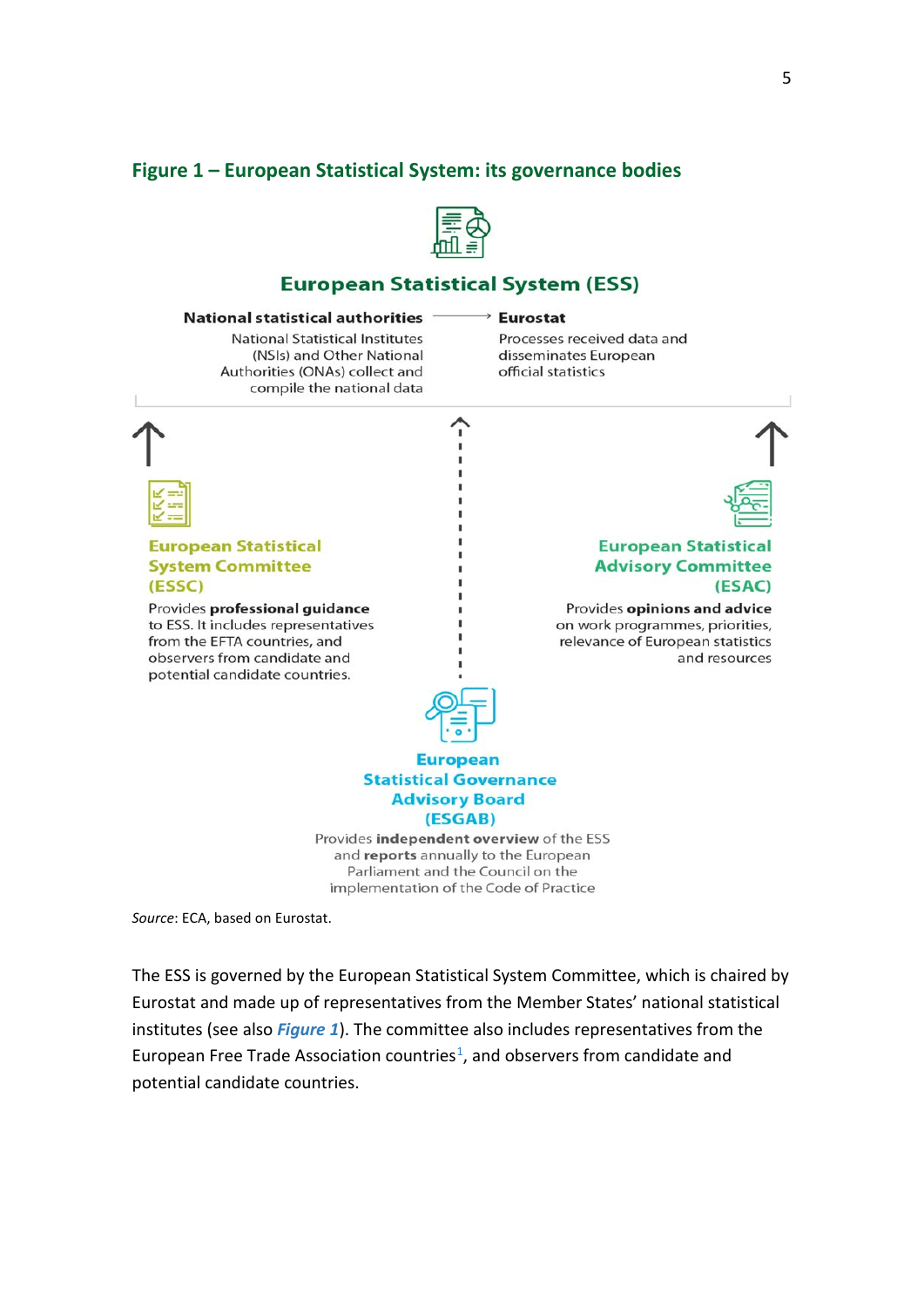#### <span id="page-5-0"></span>**Roles and responsibilities**

#### **EU level**

At EU level, **Eurostat** is responsible for compiling and producing European statistics. It coordinates and funds the NSIs' collection of these statistics and devises common standards to ensure they take a harmonised approach, including uniform concepts, definitions and methods. Eurostat also consolidates the data provided by national authorities to produce EU-level aggregate statistics.

Eurostat also cooperates with these national authorities to improve the efficiency and quality of European statistics, e.g. through specialist collaborative networks in specific fields of expertise, which then share their insights with the ESS as a whole.

#### **National level**

Each EU Member State also has its own national statistical system, headed by a National Statistical Institute (NSI), for collecting and compiling the data on which European statistics are based. In some cases, other national authorities are also involved. National systems are meant to cover the same statistical activities as the European system, but may additionally include other statistics for national purposes.

#### <span id="page-5-1"></span>**The European statistical programme**

The European statistical programme (ESP) is the **EU's multiannual programme** funding the activities of the NSIs and other national authorities. EU spending on the last ESP, which ran from 2013 to 2020, amounted to **€266 million**.

The EU funding mainly takes the form of **grants** to the NSIs and other national authorities, which are generally awarded without a call for proposals and cover at least 70 % of the national authorities' costs in collecting data for the ESS (and in some cases up to 95 %), the rest being financed from national co-financing. These grants cover staff costs, general overheads and depreciation costs. They also cover the **procurement** of IT services, such as maintenance and improvement of the geographical information system, the maintenance and development of statistical infrastructure and databases and IT support in developing statistics, and **other activities**, such as the development of survey questionnaires and innovative tools.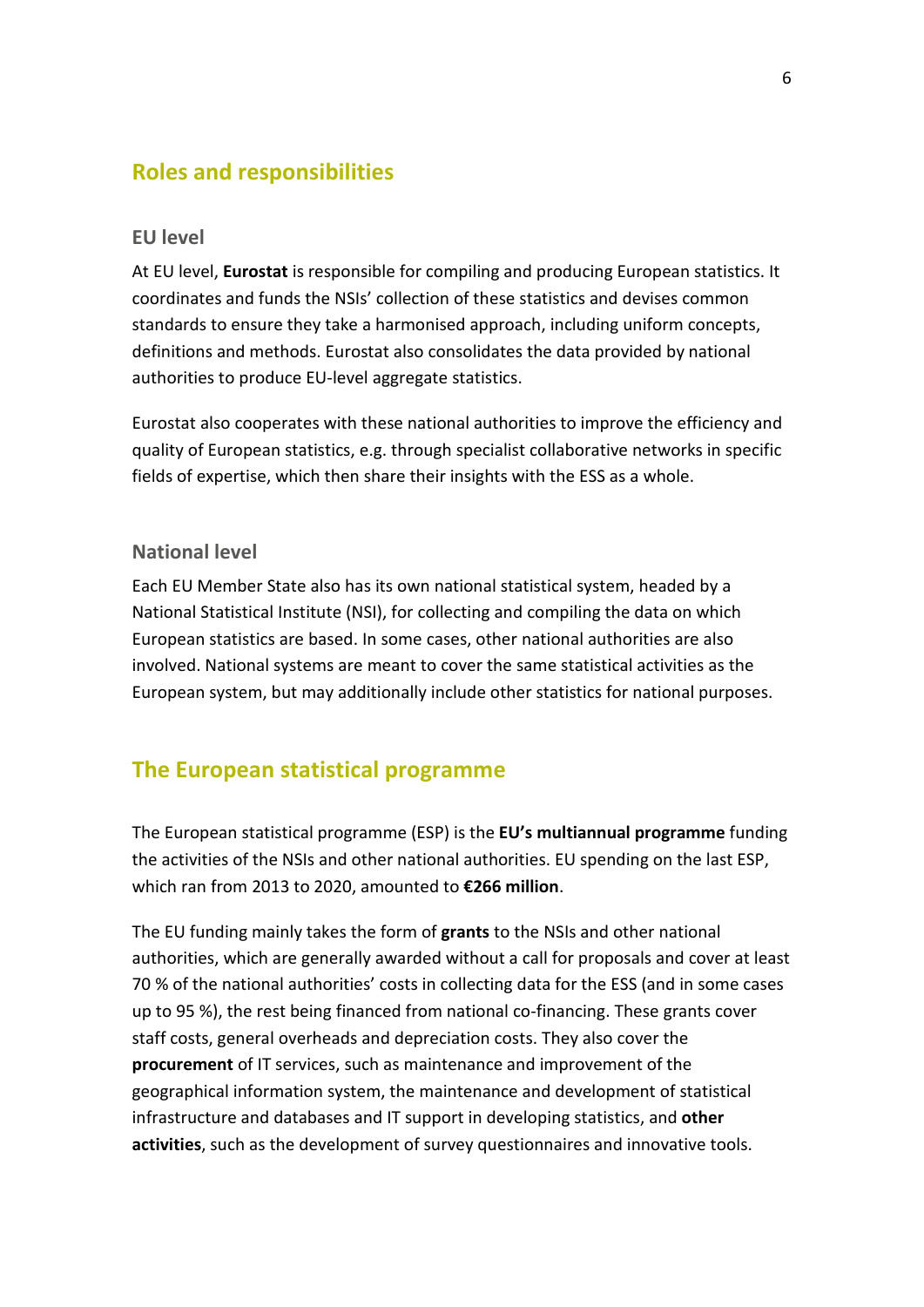### <span id="page-6-0"></span>**Legal framework**

#### **Treaty on the Functioning of the European Union**

Article 338 of the Treaty on the Functioning of the European Union<sup>[2](#page-10-1)</sup> (TFEU) governs the production of European statistics and provides the European Parliament and the Council with the prerogative to "*adopt measures for the production of statistics where necessary for the performance of the activities of the Union*". It also stipulates that the production of statistics "*shall conform to impartiality, reliability, objectivity, scientific*  independence, cost-effectiveness and statistical confidentiality; it shall not entail *excessive burdens on economic operators*".

#### **The "Statistical Law"**

**Regulation (EU) No 223/2009** of 11 March 2009[3](#page-10-2) (the **"Statistical Law"**) establishes a detailed legal framework for the development, production and dissemination of European statistics, based on the general principles set out in Article 338 TFEU.

#### **The European Statistics Code of Practice**

The **European Statistics Code of Practice**[4](#page-10-3) is a *self-regulatory instrument*, adopted in 2005 then further revised in 2011 and 2017, that complements the above legislation by setting standards for developing, producing and disseminating European statistics.

It sets out **16 principles** concerning the institutional environment, in which the EU and national statistical authorities operate, and statistical processes and outputs. Each principle includes a set of **indicators of best practices and standards** (there are 84 in total). These serve as a reference for reviewing the application of the code of practice.

The code of practice is accompanied by a **quality framework**, which provides guidance on how to apply the code of practice.

The European Statistical System's compliance with the code of practice is monitored through **peer reviews**. The first round of peer reviews took place in 2006-2008, and the second in 2013-2015. The third round is currently being prepared and will take place in 2021-2023. The reviews cover the statistical authorities in all EU and EFTA countries, as well as Eurostat. Each year, Eurostat monitors the progress made by the various authorities in the European Statistical System in implementing the recommendations made under the peer reviews.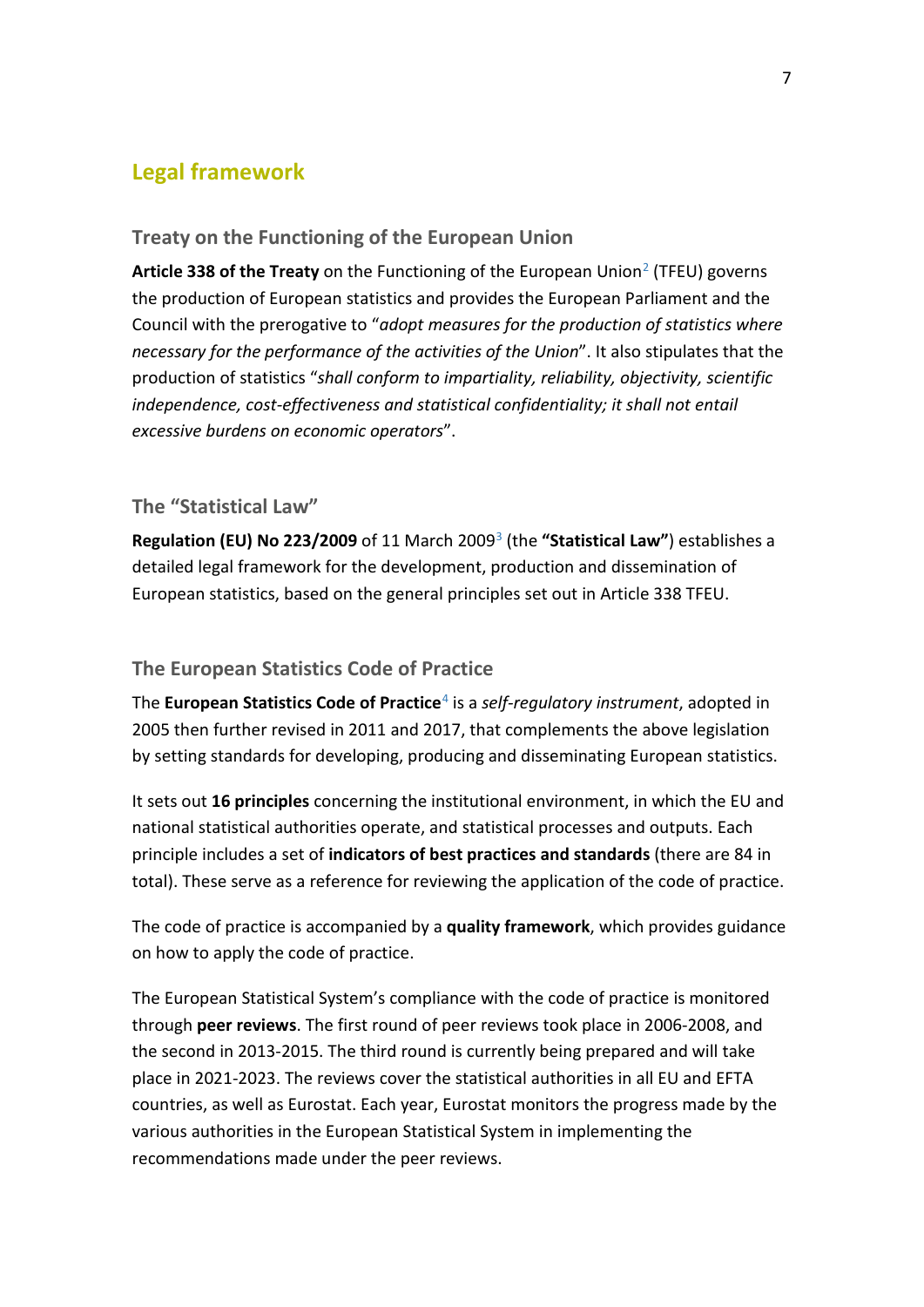In turn, an independent **European Statistical Governance Advisory Body (ESGAB)** monitors and reports annually to the European Parliament and the Council on the overall implementation of the code of practice, including a summary of Eurostat's monitoring.

## <span id="page-7-0"></span>**Producing statistics in the context of COVID-19**

The restrictions imposed in response to the COVID-19 pandemic have made traditional ways of collecting data face-to-face more difficult, and surveys have had to be postponed. This has disrupted data flow from businesses and households. COVID-19 has also posed challenges in terms of interpreting data.

The changing circumstances have required **rapid adjustment**: there has been widespread use of alternative data collection methods such as by phone, online, or using big data (e.g. satellite imagery, data from digital platforms, mobile networks, traffic tolls and energy consumption data). However, this shift may affect the quality and comparability of data.

The ESGAB's 2020 annual report<sup>[5](#page-10-4)</sup> found that the European Statistical System had responded very well to the COVID-19 crisis. Despite some operational and methodological issues, continuity of key indicators had been ensured.

## <span id="page-7-1"></span>**Focus of the audit**

The purpose of our current audit is to assess **Commission's role in providing highquality European statistics to the EU and its Member States.** In particular, we will examine whether the Commission:

- has established a clear and comprehensive strategy to produce high-quality statistics;
- appropriately assesses the quality of European statistics, and disseminates them effectively; and
- was effective in implementing and monitoring the peer review recommendations towards compliance with the European Code of Practice.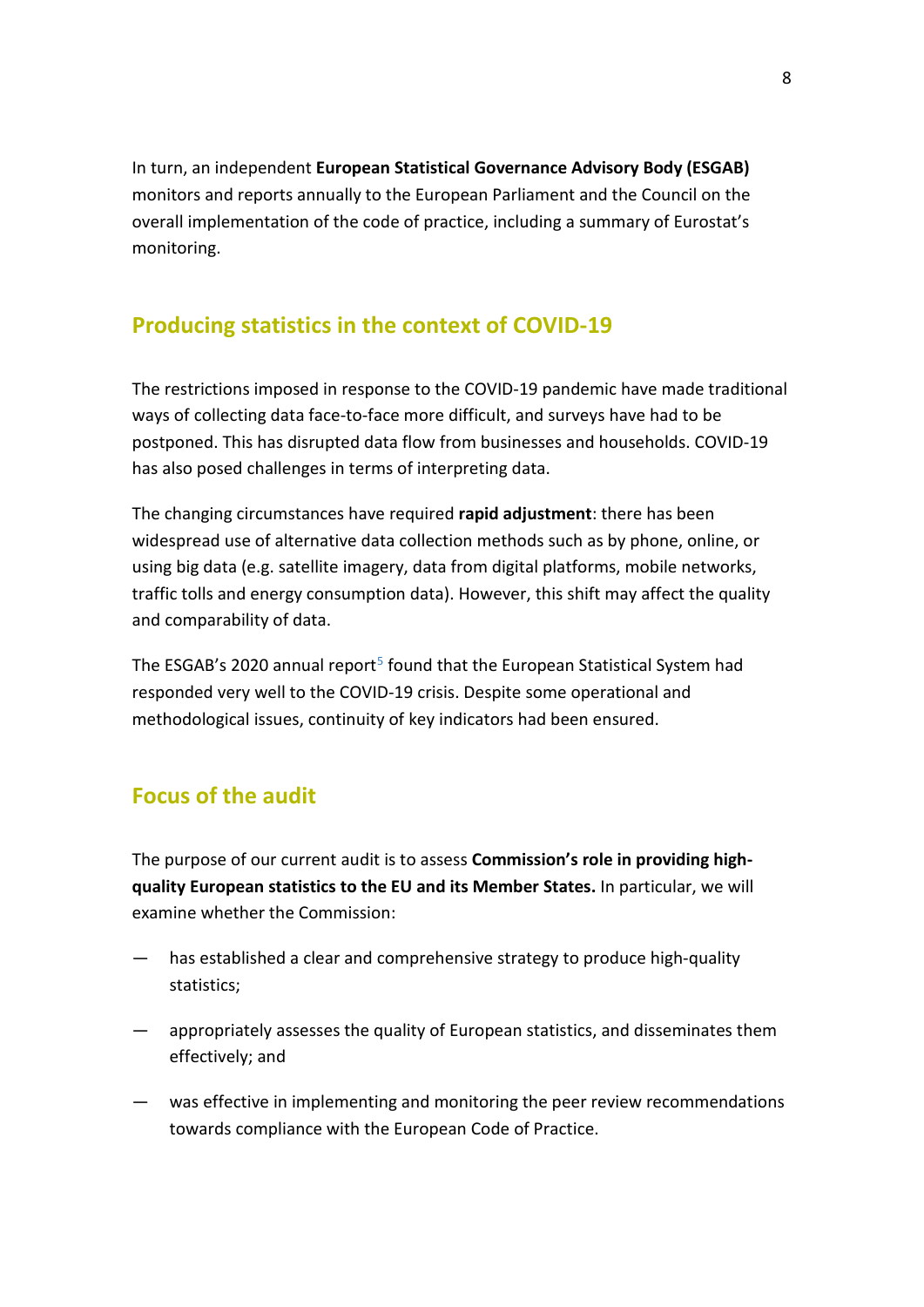The audit will cover the period from **2013 until 2021**. For this audit, we have selected three thematic statistical areas: **"Labour market"**, **"European businesses"** and **"Health"**. We will analyse a sample of projects related to these three areas in five selected Member States (Italy, Croatia, Cyprus, Lithuania and Finland) to assess to which extent the projects were effective in producing sustainable results.

Our **last audit**<sup>[6](#page-10-5)</sup>, in 2012, found weaknesses in the European Statistical System and in the application of the code of practice that governs it. Our current audit will assess the progress made since then. It will also provide input to the ongoing debate about the role of Eurostat within the European Statistical System.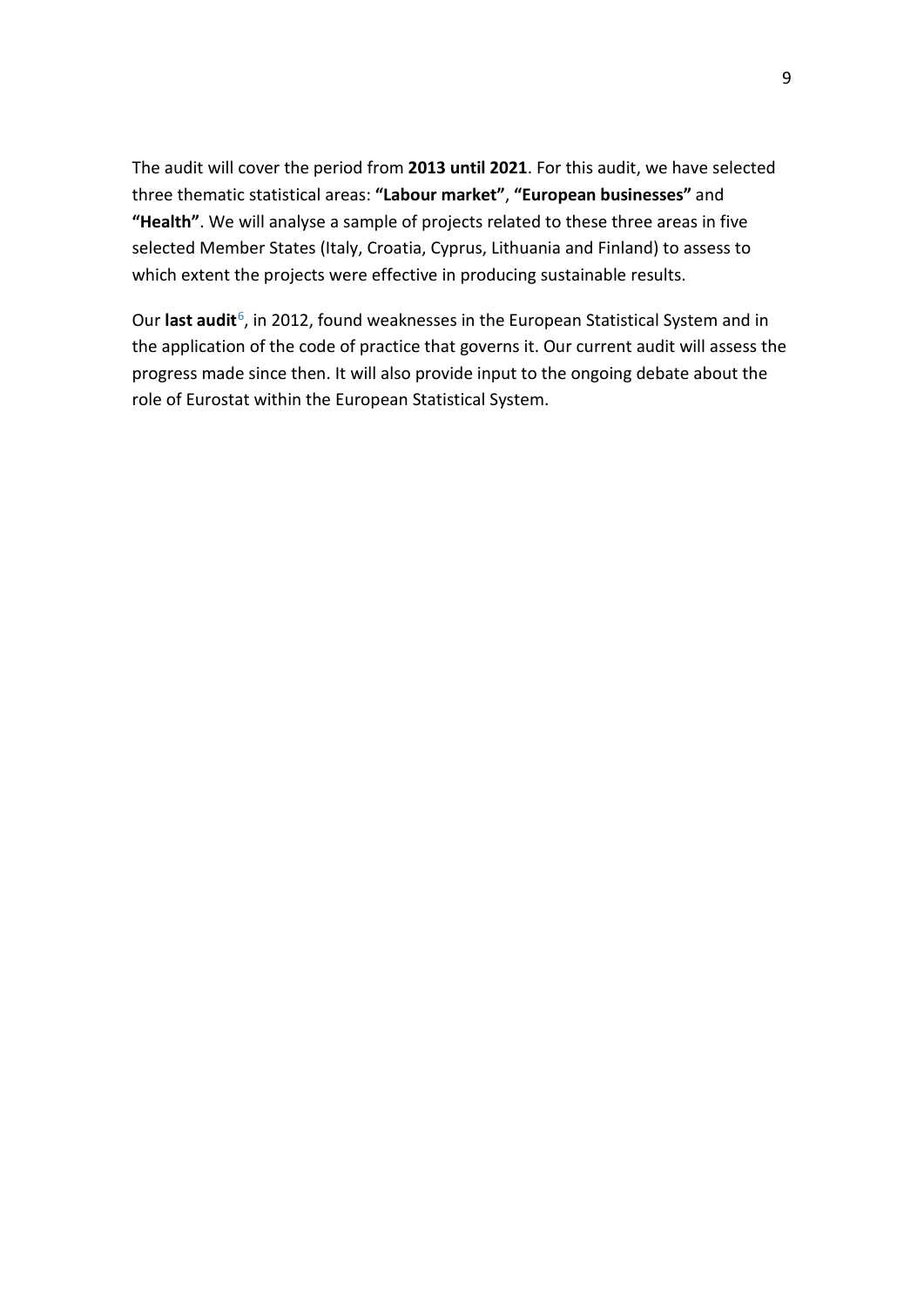#### **ABOUT ECA SPECIAL REPORTS AND AUDIT PREVIEWS**

The ECA's special reports set out the results of its audits of EU policies and programmes or management topics related to specific budgetary areas.

Audit previews provide information in relation to an ongoing audit task. They are based on preparatory work undertaken before the start of the audit and are intended as a source of information for those interested in the policy and/or programme being audited.

If you wish to contact the team in charge of this audit, please do so through the following e-mail address:

**[ECA-European\\_Statistics\\_audit@eca.europa.eu](mailto:ECA-European_Statistics_audit@eca.europa.eu)**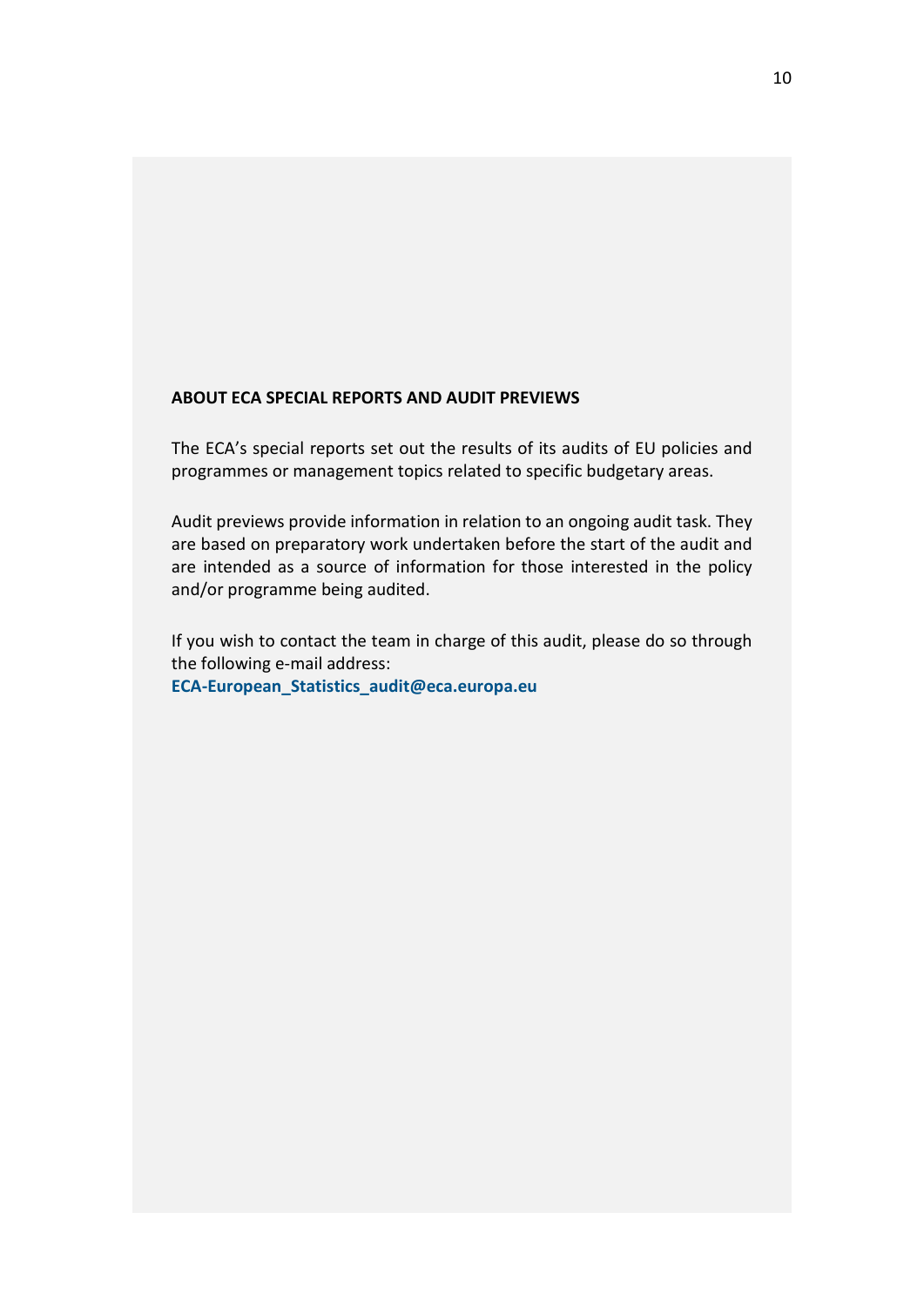<u>.</u>

- <span id="page-10-1"></span><sup>2</sup> The Treaty On The Functioning Of The European Union [\(https://eur](https://eur-lex.europa.eu/resource.html?uri=cellar:9e8d52e1-2c70-11e6-b497-01aa75ed71a1.0006.01/DOC_3&format=PDF)[lex.europa.eu/resource.html?uri=cellar:9e8d52e1-2c70-11e6-b497-](https://eur-lex.europa.eu/resource.html?uri=cellar:9e8d52e1-2c70-11e6-b497-01aa75ed71a1.0006.01/DOC_3&format=PDF) [01aa75ed71a1.0006.01/DOC\\_3&format=PDF\)](https://eur-lex.europa.eu/resource.html?uri=cellar:9e8d52e1-2c70-11e6-b497-01aa75ed71a1.0006.01/DOC_3&format=PDF).
- <span id="page-10-2"></span><sup>3</sup> Statistical Law [\(https://eur-lex.europa.eu/legal](https://eur-lex.europa.eu/legal-content/EN/TXT/PDF/?uri=CELEX:02009R0223-20150608&from=EN)[content/EN/TXT/PDF/?uri=CELEX:02009R0223-20150608&from=EN\)](https://eur-lex.europa.eu/legal-content/EN/TXT/PDF/?uri=CELEX:02009R0223-20150608&from=EN).
- <span id="page-10-3"></span>4 European Statistics Code of Practice [\(https://ec.europa.eu/eurostat/web/quality/european](https://ec.europa.eu/eurostat/web/quality/european-statistics-code-of-practice)[statistics-code-of-practice\)](https://ec.europa.eu/eurostat/web/quality/european-statistics-code-of-practice).
- <span id="page-10-4"></span><sup>5</sup> ESGAB's 2020 annual report [\(https://ec.europa.eu/eurostat/documents/34693/37190/2020+ESGAB+Annual+Report.pdf](https://ec.europa.eu/eurostat/documents/34693/37190/2020+ESGAB+Annual+Report.pdf/6abc714f-9acb-15d8-635c-e29b0443c77c?t=1611302642333) [/6abc714f-9acb-15d8-635c-e29b0443c77c?t=1611302642333\)](https://ec.europa.eu/eurostat/documents/34693/37190/2020+ESGAB+Annual+Report.pdf/6abc714f-9acb-15d8-635c-e29b0443c77c?t=1611302642333).
- <span id="page-10-5"></span> $6$  ECA [special report 12/2012](https://www.eca.europa.eu/lists/ecadocuments/sr12_12/sr12_12_en.pdf) "Did the Commission and Eurostat improve the process for producing reliable and credible European statistics?".

<span id="page-10-0"></span><sup>1</sup> Iceland, Liechtenstein, Norway and Switzerland.